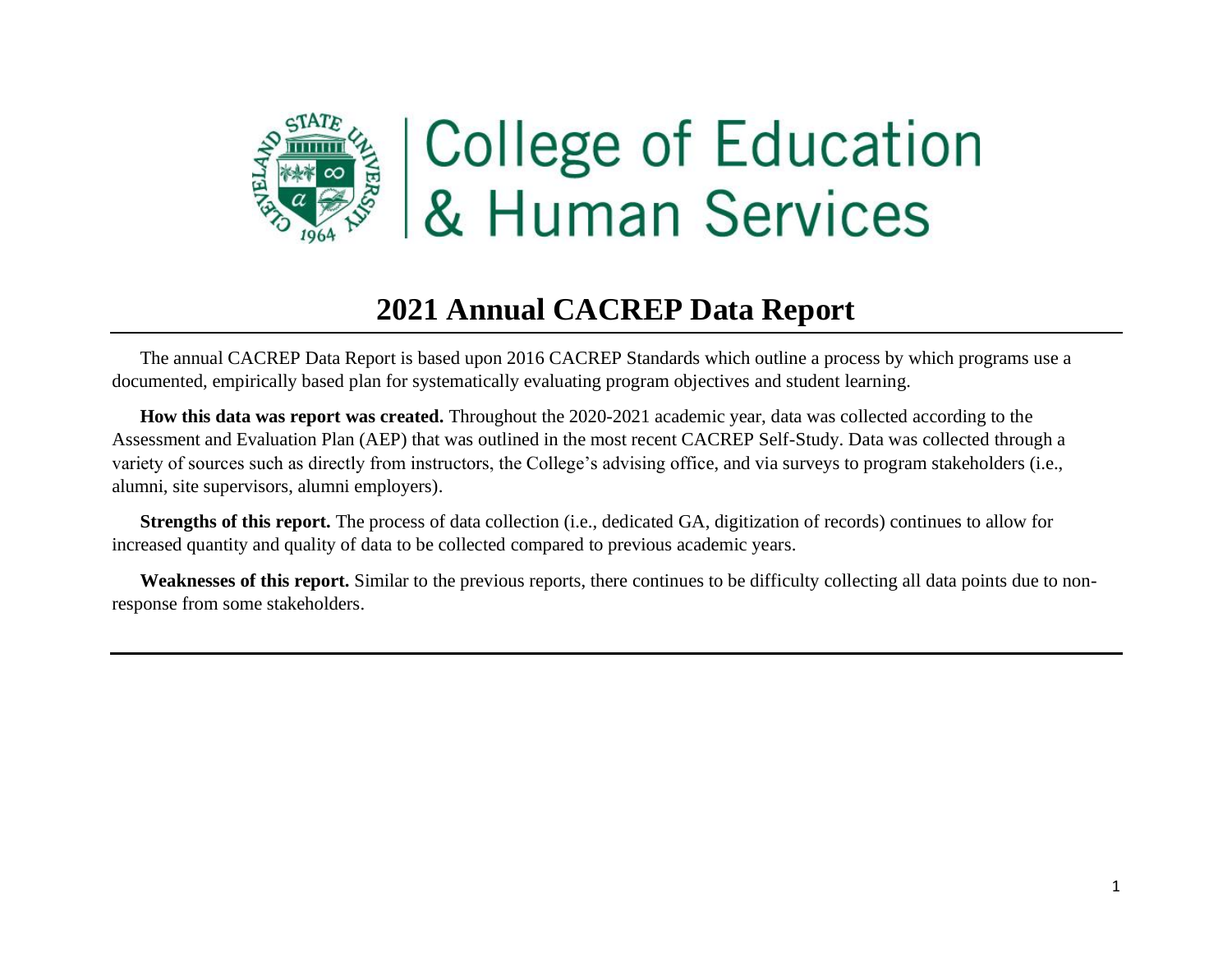# **Section 1: Summary of Program Evaluation Results**

#### **Feedback from Program Stakeholders**

## *Program Graduates.*

- 1. Findings related to employment status.
	- Full-time job using LPC or School Counselor license= **65.52%**
	- Part-time job using LPC or School Counselor license= **17.24%**
	- Working a job that does not require LPC or School Counselor license= **0%**
	- Not Employed= **3.45%**
	- Other= **13.79%** (e.g., full-time doctoral students, on CT license)
- 2. Findings related to licensure test passage rates.
	- Passed=  $81.5\%$
	- Failed=  $3.7\%$
	- Haven't taken licensure test yet = 14.8%
	- Pass rate of 96% among those who have taken the NCE
- 3. Findings on program graduate perceptions of program strengths.
	- a. Students perceive program faculty as: caring, mentoring, engaging, inspiring, supportive, and dedicated.
	- b. Students report that program curriculum and experiences (i.e., hands-on learning, focus on skill development, focus on self-development) prepared them for the "real world."
	- c. Students report the school counseling curriculum to prepare them for licensure and implementation of the ASCA National Model.
	- d. Students report elective coursework as appealing and helpful to their careers.
- 4. Findings of program graduate perceptions of program weaknesses.
	- a. Students desire more coursework on working with children and adolescents as well as school counseling focused courses.
	- b. Students reported inconsistency in faculty teaching and advising quality.
	- c. Students reported a desire for stronger gatekeeping.
	- d. Students reported a desire for more applied learning in non-skills-based courses.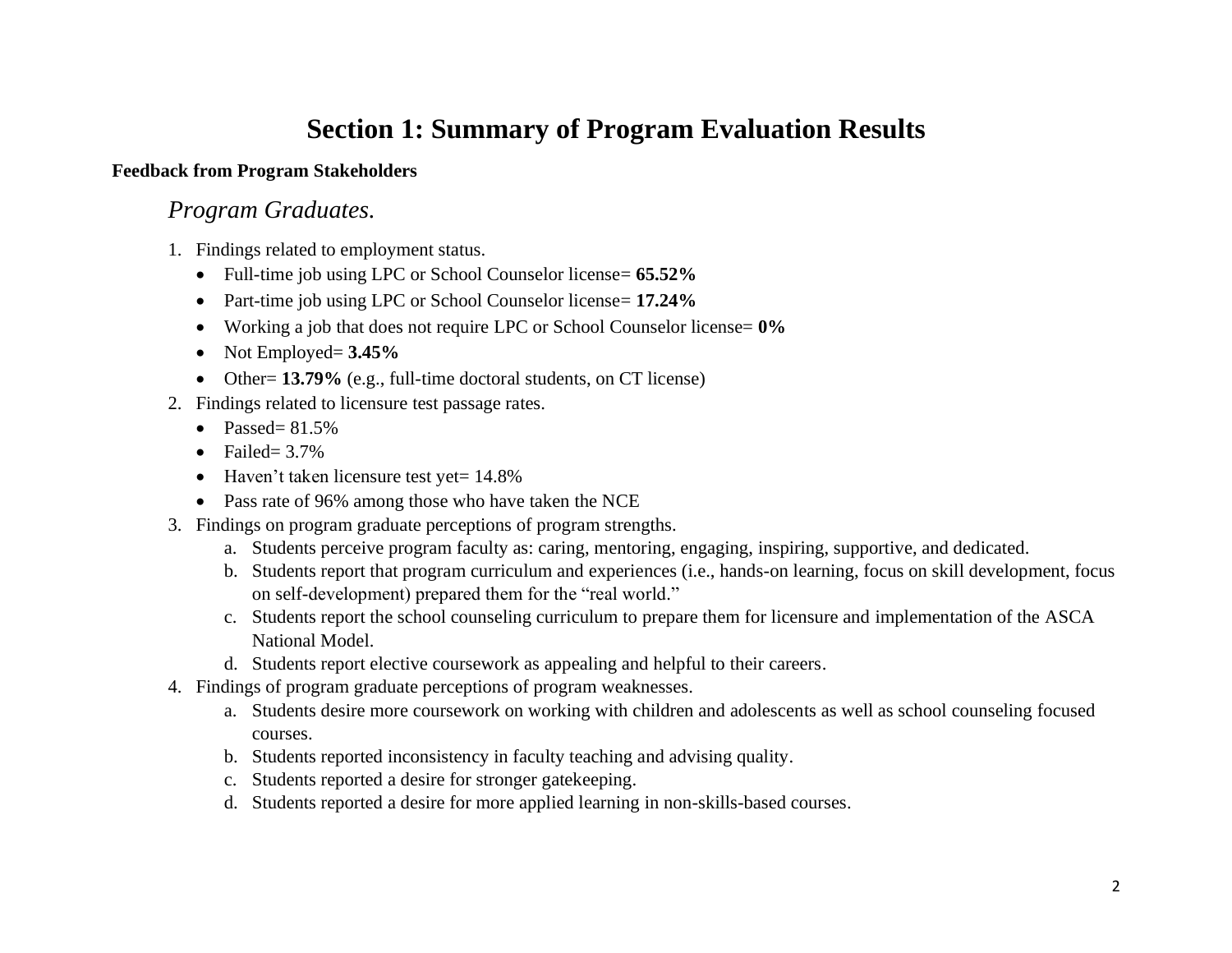## *Clinical Site Supervisors.*

1. Findings related to perceptions of the extent CSU students educated to meet all Ohio standards for licensure as Professional Counselors (PC) OR licensure as a School Counselor? *Likert scale: 1-5 (1=not at all, 3=somewhat, 5=very)*

 **Mean**= 4.08, **SD**= 0.89

2. Findings related to perceptions of the extent that CSU students embody a professional counselor identity (including involvement in professional counseling organizations)?

 **Mean**= 3.92, **SD**= 0.89

3. Findings related to perceptions of the extent CSU students are knowledgeable and capable of a professional counseling orientation and ethical practice?

**Mean**= 4.24, **SD**= 0.86

4. Findings related to perceptions of the extent were CSU students are knowledgeable of social and cultural diversity?

 **Mean**= 4.12, **SD**= 0.91

**5.** Findings related to perceptions of the extent CSU students are knowledgeable of human growth & development?

 **Mean**= 3.68, **SD**= 0.84

**6.** Findings related to perceptions of the extent CSU students are knowledgeable of career development in application to their clients/students?

 **Mean**= 3.52, **SD**= 0.85

**7.** Findings related to perceptions of the extent CSU students are knowledgeable and capable engaging in counseling and helping relationships?

 **Mean**= 4.28, **SD**= 0.87

8. Findings related to perceptions of the extent CSU students are knowledgeable and capable of conducting group counseling and group work?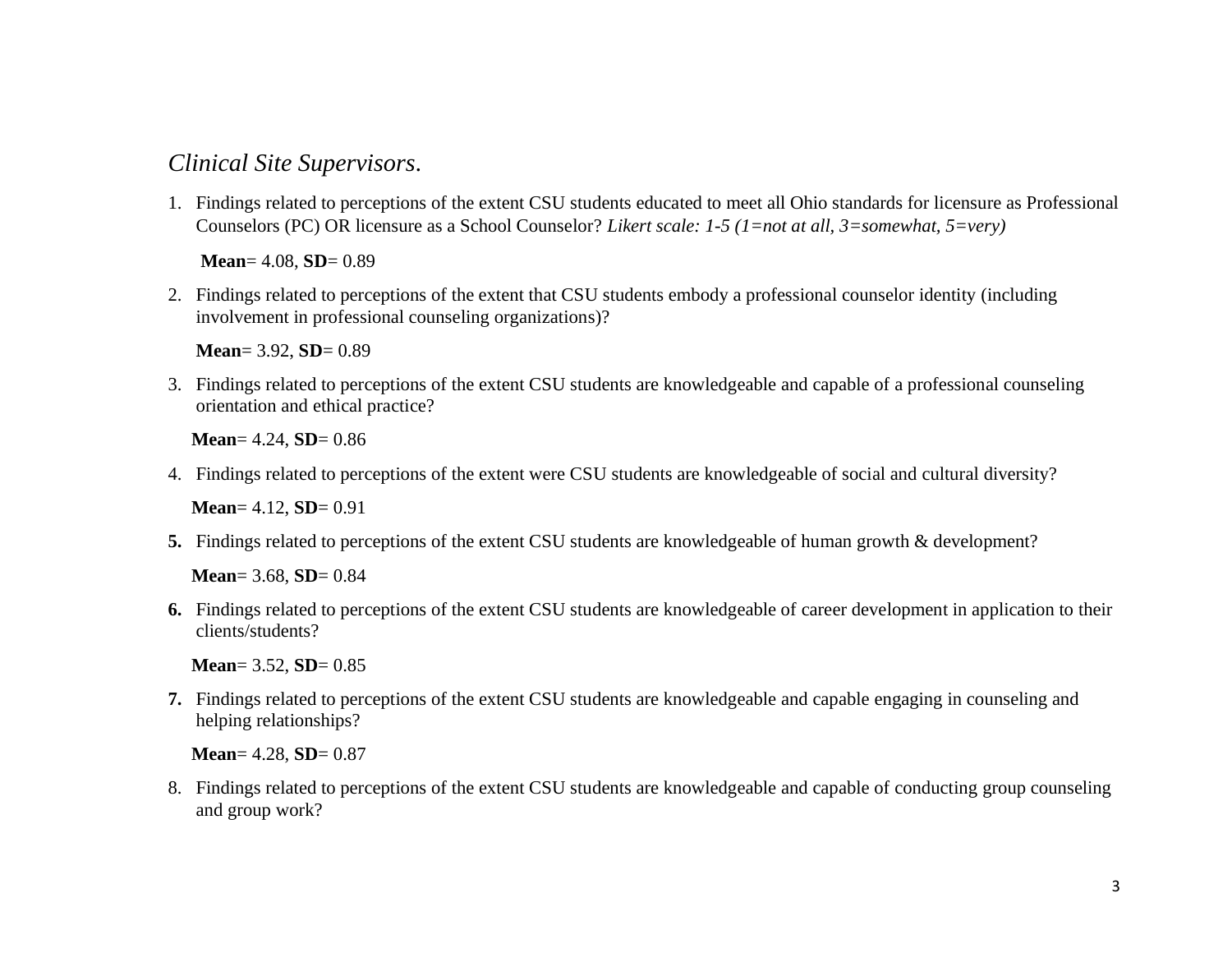**Mean**= 3.54, **SD**= 0.87

9. Findings related to perceptions of the extent CSU students are knowledgeable and capable of utilizing assessment and testing?

 **Mean**= 3.36, **SD**= 0.71

10. Findings related to perceptions of the extent CSU students are knowledgeable of research and program evaluation?

 **Mean**= 3.26, **SD**= 0.74

- 11. Findings on site supervisor perceptions of program strengths.
	- a. Program prepares students to have strong foundation in basic counseling skills and ethics.
	- b. Program prepares students who are personable and professional.
	- c. Supervisors describes students as strong supervisees because they are eager to learn and open to feedback.
- 12. Findings of site supervisor perceptions of program weaknesses.
	- a. Program underprepares students regarding clinical writing/documentation.
	- b. Program underprepares students regarding readiness to utilize specific theories.
	- c. Program underprepares students regarding school counseling specific skills such as leading classroom activities.

## *Employers.*

1. Findings related to perceptions of the extent CSU students educated to meet all Ohio standards for licensure as Professional Counselors (PC) OR licensure as a School Counselor? *Likert scale: 1-5 (1=not at all, 3=somewhat, 5=very)*

**Mean**= 4.20, **SD**= 0.40

2. Findings related to perceptions of the extent that CSU students embody a professional counselor identity (including involvement in professional counseling organizations)?

**Mean**= 3.70, **SD**= 0.64

3. Findings related to perceptions of the extent CSU students are knowledgeable and capable of a professional counseling orientation and ethical practice?

**Mean**= 4.60, **SD**= 0.49

4. Findings related to perceptions of the extent were CSU students are knowledgeable of social and cultural diversity?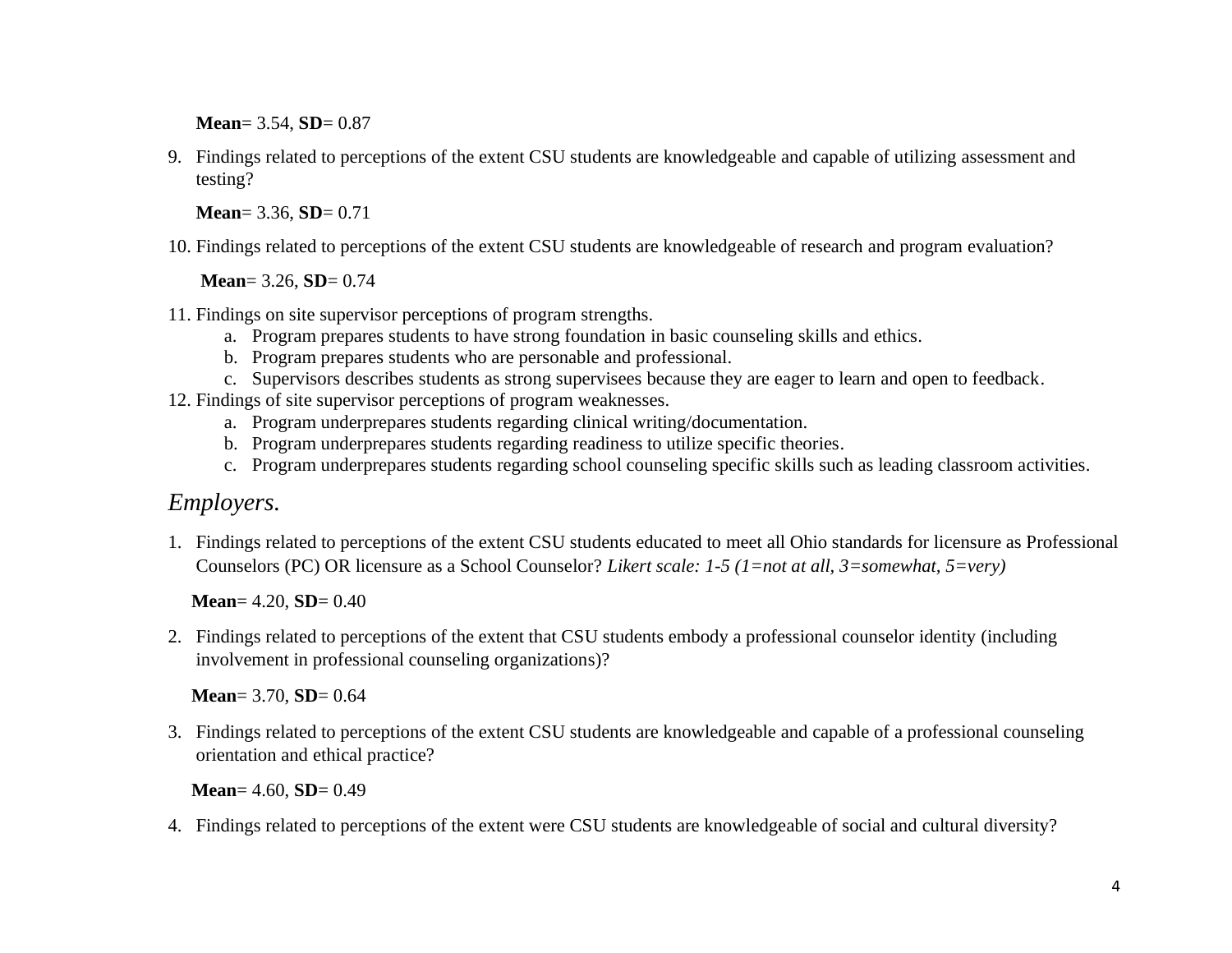**Mean**= 4.40, **SD**= 0.66

5. Findings related to perceptions of the extent CSU students are knowledgeable of human growth & development?

**Mean**= 3.90, **SD**= 0.70

6. Findings related to perceptions of the extent CSU students are knowledgeable of career development in application to their clients/students?

**Mean**= 3.50, **SD**= 0.81

7. Findings related to perceptions of the extent CSU students are knowledgeable and capable engaging in counseling and helping relationships?

**Mean**= 4.40, **SD**= 0.49

8. Findings related to perceptions of the extent CSU students are knowledgeable and capable of conducting group counseling and group work?

**Mean**= 3.90, **SD**= 0.54

9. Findings related to perceptions of the extent CSU students are knowledgeable and capable of utilizing assessment and testing?

**Mean**= 4.00, **SD**= 0.63

10. Findings related to perceptions of the extent CSU students are knowledgeable of research and program evaluation?

**Mean**= 3.70, **SD**= 0.78

- 11. Findings on employer perceptions of program strengths.
	- a. Employers report graduates are well-rounded in their skills and prepared in foundational skills areas (i.e., counseling skills, ethics).
	- b. Employers report graduates as knowledgeable of topics in cultural and social diversity.
- 12. Findings of employer perceptions of program weaknesses.
	- a. Program underprepares graduates for groupwork.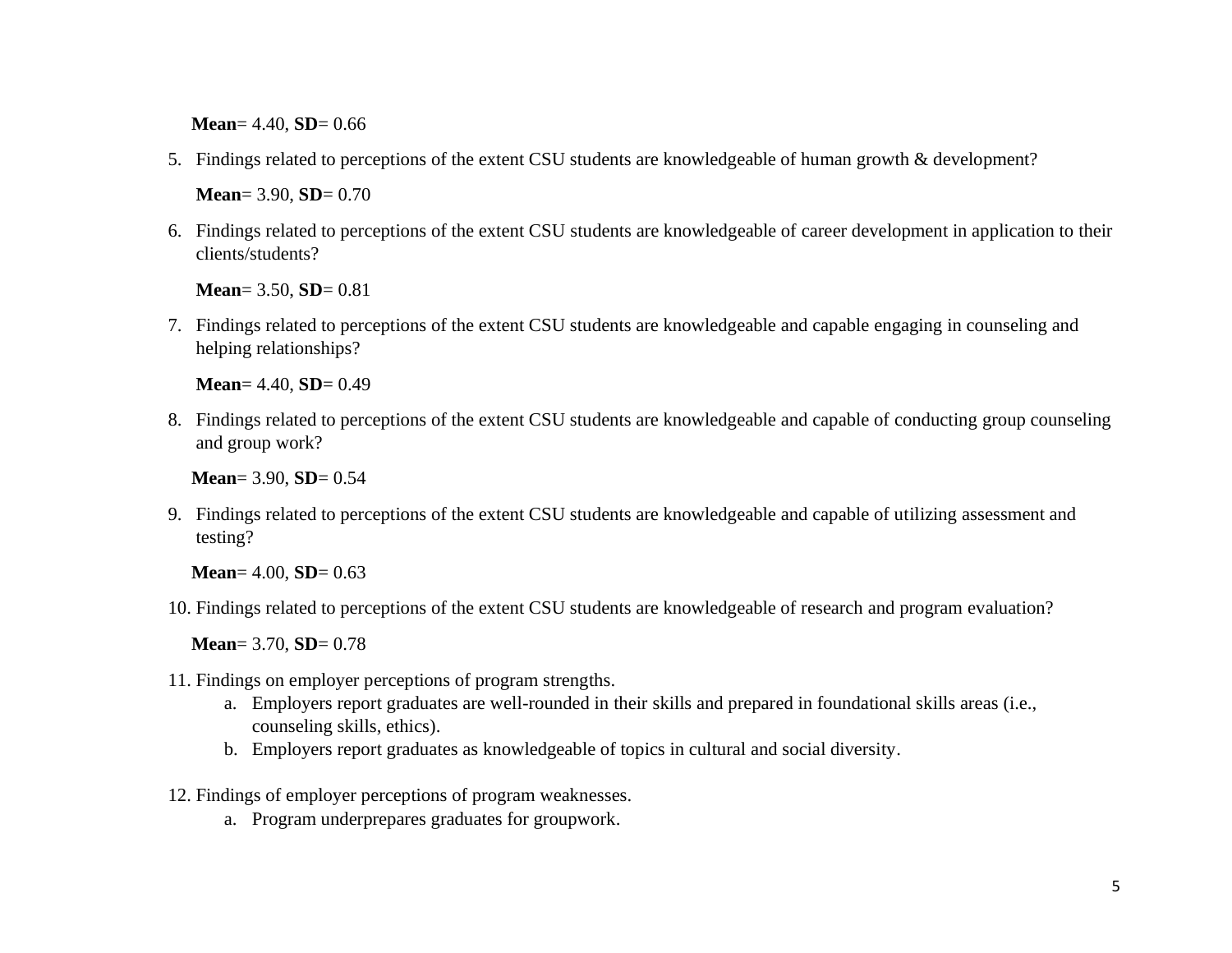- b. Program underprepares graduates for testing and assessment.
- c. Program underprepares graduates for foundational knowledge of substance abuse disorders.

## **Key Professional Indicators**

|                                                                                                                                          |                                                                                              | <b>Knowledge Measure</b>                                         |                                                                                            | <b>Practice Measure</b>                                                                                                                                      |                                                                                                                                                                                                                                                   |  |  |
|------------------------------------------------------------------------------------------------------------------------------------------|----------------------------------------------------------------------------------------------|------------------------------------------------------------------|--------------------------------------------------------------------------------------------|--------------------------------------------------------------------------------------------------------------------------------------------------------------|---------------------------------------------------------------------------------------------------------------------------------------------------------------------------------------------------------------------------------------------------|--|--|
| Objective                                                                                                                                | <b>KPI</b>                                                                                   | <b>Class</b>                                                     | <b>Assignment</b>                                                                          | <b>Class</b>                                                                                                                                                 | <b>Assessment</b>                                                                                                                                                                                                                                 |  |  |
| 1. Program<br>Objective. We<br>train counselors<br>to provide<br>equitable<br>services to a<br>diverse society<br>across the<br>lifespan | 1.a. Demonstrate<br>Competency in<br>Social and<br>Cultural<br>Diversity<br>1.b. Demonstrate | Social and<br>Cultural<br>Foundations<br><b>CNS 504</b><br>Human | <b>Social Justice</b><br>Advocacy<br>Project<br><b>Mean=92.87</b><br><b>Final Research</b> | Internship in School Counseling<br>CNS 685 (Fall)<br>Internship in Clinical Mental Health<br>Counseling<br><b>CNS 686</b><br>Internship in School Counseling | <b>Site Supervisor Evaluation</b><br>Three assessment items specific to:<br>"Appreciation of the Effects of Our Cultural and<br>Social Heritage of Human Development"<br>$1.A.-P3$<br>$1.A.-P1$<br>$1.A.-P2$<br>2.59<br>2.77<br><b>Mean: 2.59</b> |  |  |
|                                                                                                                                          | Competency in<br>Human Growth<br>and Development                                             | Growth and<br>Development<br>ALD 603                             | Paper<br><b>Mean=92.87</b>                                                                 | CNS 685 (Fall)<br>Internship in Clinical Mental Health<br>Counseling<br><b>CNS 686</b>                                                                       | <b>Site Supervisor Evaluation</b><br>Three assessment items specific to:<br>"Understanding of Human Development"<br>$1.B.-P1$<br>$1.B.-P3$<br>$1.B.-P2$<br>2.54<br><b>Mean: 2.70</b><br>2.77                                                      |  |  |
|                                                                                                                                          | 1.c. Demonstrate<br>Competency in<br>Research and<br>Program<br>Evaluation                   | Educational<br>Research<br><b>EDB 601</b>                        | <b>Final Exam</b><br><b>Mean=84.49</b>                                                     | Internship in School Counseling<br>CNS 685 (Fall)<br>Internship in Clinical Mental Health<br>Counseling<br><b>CNS 686</b>                                    | <b>Needs Assessment Project</b><br><b>Formal Case Presentation</b><br>$Mean = 98.01$                                                                                                                                                              |  |  |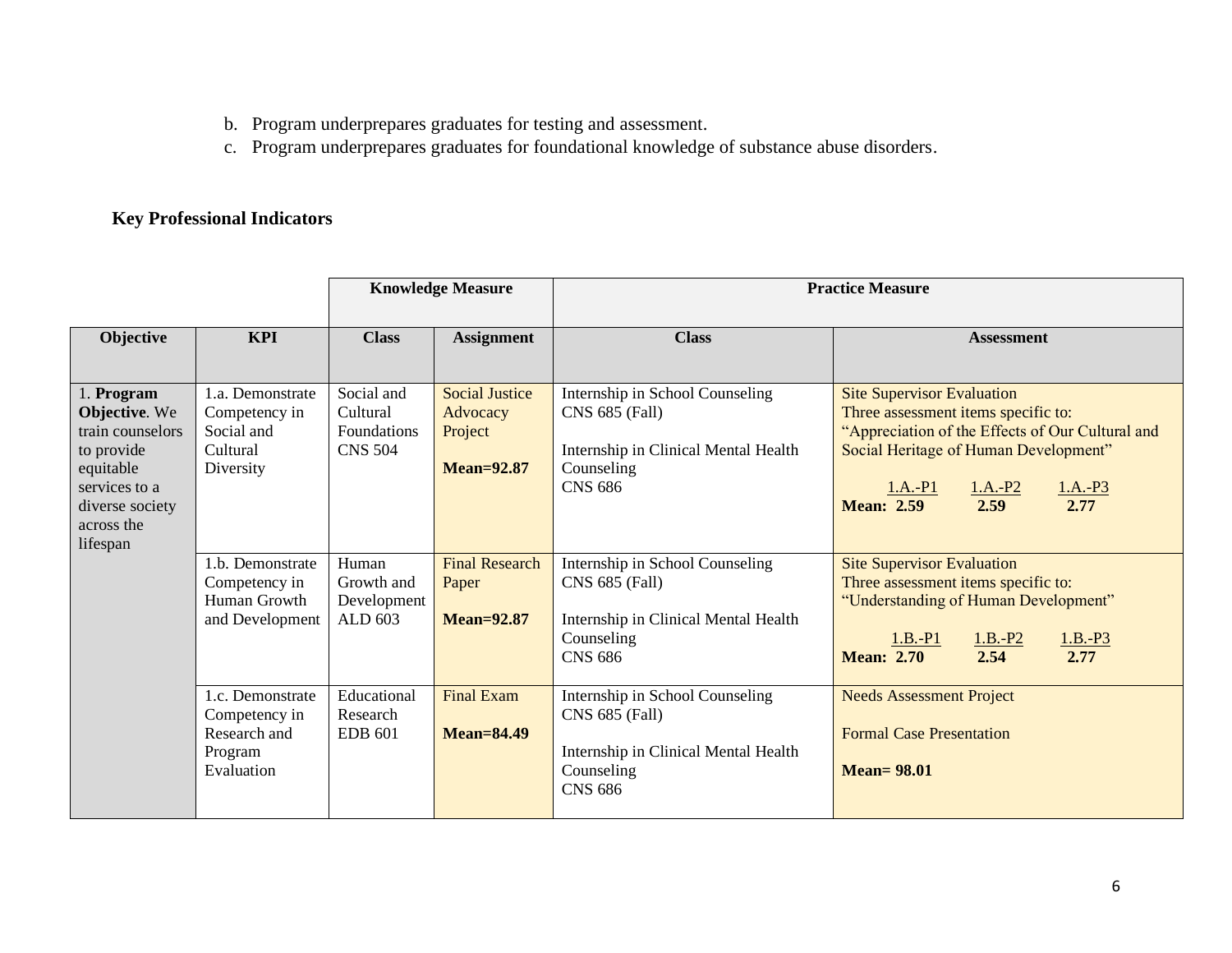| 2. Program<br>Objective. We<br>train counselors<br>to provide<br>ethical services<br>across a variety<br>of modalities | 2.a. Demonstrate<br>Competency in<br>Professional<br>Counseling<br>Orientation and<br><b>Ethical Practice</b> | Legal and<br>Ethical<br>Issues in<br>Counseling<br><b>CNS 517</b> | <b>Final Test Case</b><br><b>Mean= 96.53</b>            | Internship in School Counseling<br>CNS 685 (Fall)<br>Internship in Clinical Mental Health<br>Counseling<br><b>CNS 686</b>                                                                           | <b>Site Supervisor Evaluation</b><br>Three assessment items specific to: "Appreciate<br>the Application Principles of Professional Ethics<br>and state local and national laws."<br>$2.A.-P2$<br>$2.A.-P1$<br>$\frac{2.A.-P3}{2.65}$<br>2.57<br><b>Mean: 2.58</b> |
|------------------------------------------------------------------------------------------------------------------------|---------------------------------------------------------------------------------------------------------------|-------------------------------------------------------------------|---------------------------------------------------------|-----------------------------------------------------------------------------------------------------------------------------------------------------------------------------------------------------|-------------------------------------------------------------------------------------------------------------------------------------------------------------------------------------------------------------------------------------------------------------------|
|                                                                                                                        | 2.b. Demonstrate<br>Competency in<br>Career<br>Development                                                    | Career<br>Development<br><b>CNS 524</b>                           | <b>Final Exam</b><br><b>Mean=88.91</b>                  | Internship in School Counseling<br>CNS 685 (Fall)<br>Internship in Clinical Mental Health<br>Counseling<br><b>CNS 686</b>                                                                           | <b>Site Supervisor Evaluation</b><br>Three assessment items specific to:<br>"Understanding of career development"<br>$2.B.-P3$<br>$2.B.-P1$<br>$2.B.-P2$<br>2.57<br>2.53<br><b>Mean: 2.56</b>                                                                     |
|                                                                                                                        | 2.c. Demonstrate<br>Competency in<br>Counseling and<br>Helping<br>Relationships                               | Individual<br>Counseling<br>Theories<br><b>CNS 622</b>            | <b>Final Exam</b><br><b>Mean= 90.53</b>                 | Laboratory in Counseling<br><b>CNS 620</b>                                                                                                                                                          | Video # $3$<br><b>Mean=93.56</b>                                                                                                                                                                                                                                  |
|                                                                                                                        | 2.d. Group<br>Demonstrate<br>Competency in<br>Counseling and<br>Group Work                                    | Group<br>Process and<br>Practice<br><b>CNS 623</b>                | Group<br>Proposal<br>Project<br><b>Mean= 94.41</b>      | <b>Small Group Laboratory</b><br><b>CNS 523</b>                                                                                                                                                     | <b>Final Grade</b><br><b>Mean= 96.45</b>                                                                                                                                                                                                                          |
|                                                                                                                        | 2.e. Demonstrate<br>Competency in<br>Assessment and<br>Testing                                                | Appraisal<br>Counseling<br><b>CNS 505</b>                         | Reference<br><b>Guide Project</b><br><b>Mean= 92.94</b> | <b>Assessment for Counselors</b><br><b>CNS 701</b><br><b>Or</b><br><b>Individual Intelligence Testing</b><br><b>CNS 702</b><br><b>Or</b><br>Personality Assessment for Counselors<br><b>CNS 703</b> | Final Grade in CNS 701, 702, or 703<br><b>Mean=95.82</b>                                                                                                                                                                                                          |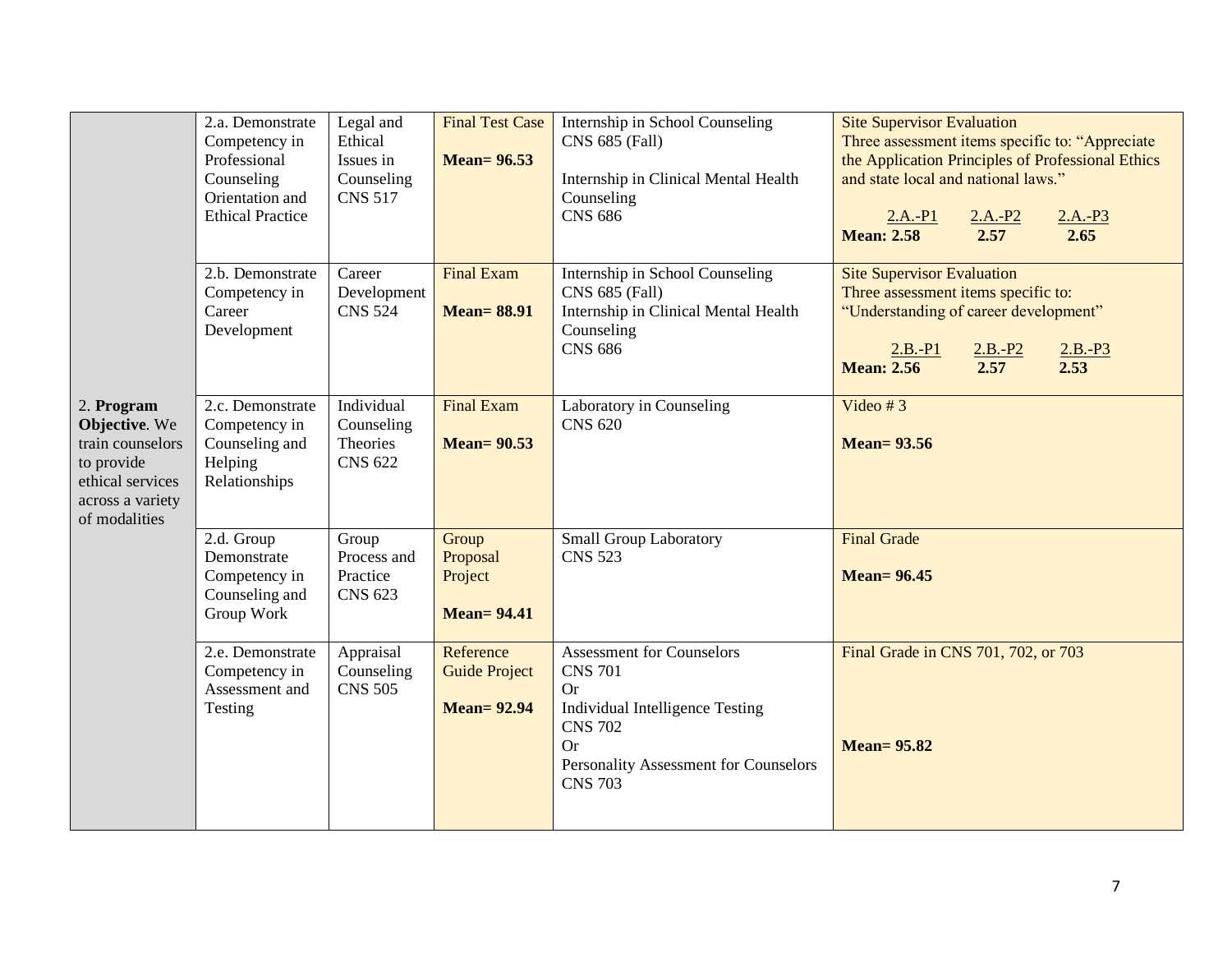|                                                                                                                                                                                                                                                                    |                                                                                                               |                                                                                 |                                                              | Program Development and<br>Management in School Counseling<br><b>CNS 679</b> | <b>Collaborative Comprehensive School Counseling</b><br><b>Program Project</b>                                                                                                                |
|--------------------------------------------------------------------------------------------------------------------------------------------------------------------------------------------------------------------------------------------------------------------|---------------------------------------------------------------------------------------------------------------|---------------------------------------------------------------------------------|--------------------------------------------------------------|------------------------------------------------------------------------------|-----------------------------------------------------------------------------------------------------------------------------------------------------------------------------------------------|
| 1. CMHC<br>Specialization<br>Objective. To<br>educate clinical<br>mental health<br>counseling<br>students who<br>meet all the<br>Ohio standards<br>for licensure as<br>professional<br>counselors<br>(PCs) and<br>professional<br>clinical<br>counselors<br>(PCCs) | 1.a. Adequate<br>progression<br>through<br>discipline<br>specific<br>knowledge<br>(clinical mental<br>health) | Introduction<br>to Clinical<br>Mental<br>Health<br>Counseling<br><b>CNS 529</b> | Interview and<br><b>Profile Project</b><br><b>Mean=92.74</b> | Internship in Clinical Mental Health<br>Counseling<br>CNS 687 (Spring)       | <b>National Counselor Examination (NCE) score</b><br>Passed=81.5%<br><b>Failed=3.7%</b><br>Haven't taken licensure test yet = 14.8%<br>Pass rate of 96% among those who have taken<br>the NCE |
| 1. S C<br>Specialization<br>Objective. To<br>educate clinical<br>mental health<br>counseling<br>students who<br>meet all the<br>Ohio standards<br>for licensure as<br>school<br>counselors                                                                         | 1.a. Adequate<br>progression<br>through<br>discipline<br>specific<br>knowledge<br>(school<br>counseling)      | Foundations<br>of School<br>Counseling<br><b>CNS 578</b>                        | <b>Final Exam</b><br><b>Mean=88.23</b>                       | Internship in School Counseling<br>CNS 685 (Spring)                          | Ohio Assessment for Educators-40 (OAE-40)<br>Passed=62%<br>Failed=38%                                                                                                                         |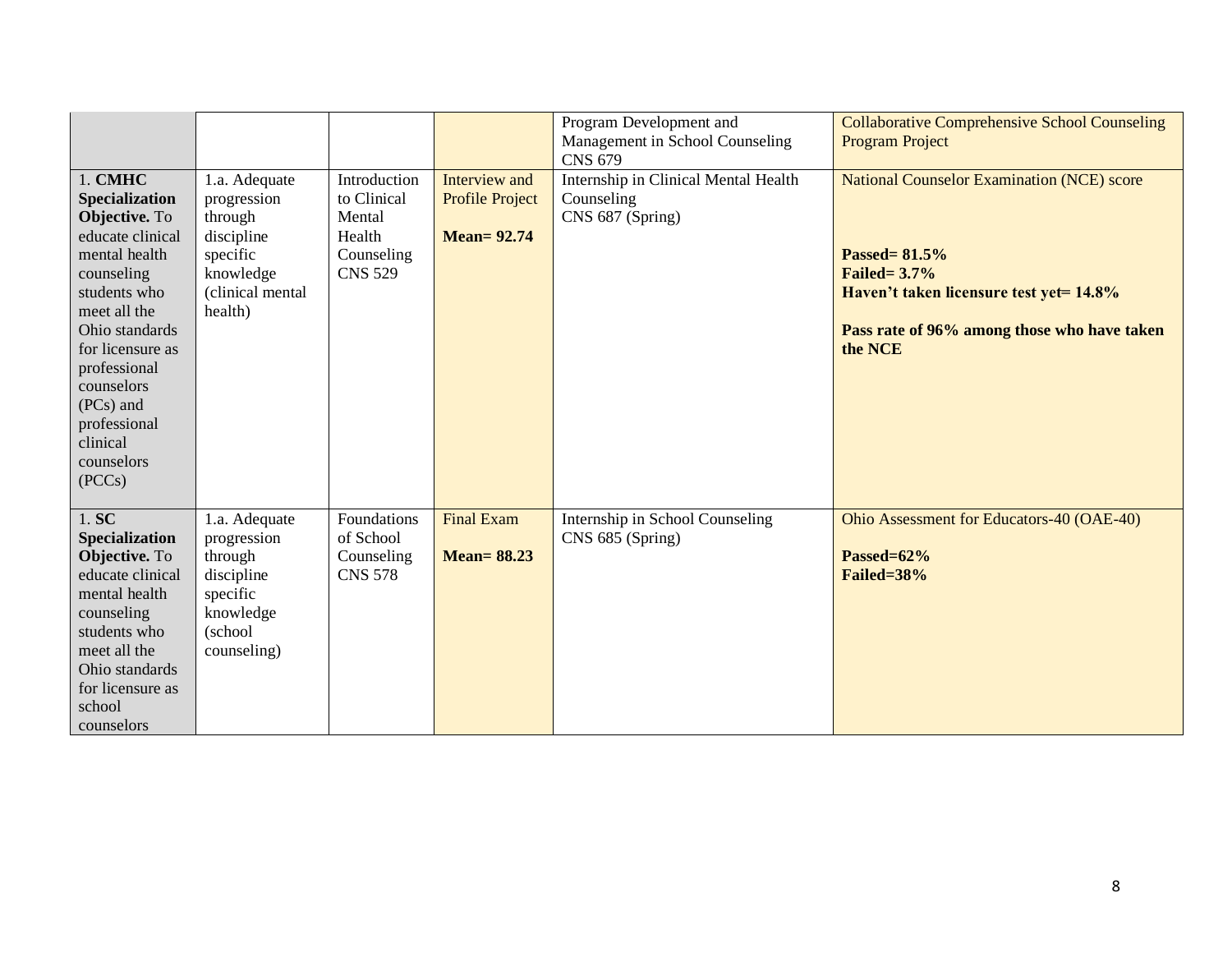## **Key Professional Dispositions**

|                                                             |                                                                                         | <b>Measurement Point #1</b>                                  |                                                                                                                             | <b>Measurement Point #2</b>                                                                                                                |                                                                                                                       |
|-------------------------------------------------------------|-----------------------------------------------------------------------------------------|--------------------------------------------------------------|-----------------------------------------------------------------------------------------------------------------------------|--------------------------------------------------------------------------------------------------------------------------------------------|-----------------------------------------------------------------------------------------------------------------------|
| <b>Objectives</b>                                           | <b>KPDs</b>                                                                             | <b>Class</b>                                                 | <b>Faculty Assessment</b>                                                                                                   | <b>Class</b>                                                                                                                               | <b>Site Supervisor Assessment</b>                                                                                     |
| 1. We cultivate self-<br>aware and reflective<br>clinicians | 1.a. Students<br>demonstrate ability to<br>recognize and address<br>countertransference | Laboratory and<br>Counseling<br>Techniques<br><b>CNS 620</b> | Non-academic objective<br>criteria rubric,<br>Item on self-reflection and<br>countertransference<br>(SRCT)<br>$Mean = 2.38$ | Internship in School<br>Counseling<br>CNS 685 (Spring)<br>Internship in Clinical<br><b>Mental Health</b><br>Counseling<br>CNS 686 (Spring) | Non-academic objective criteria rubric,<br>Item on self-reflection and<br>countertransference (SRCT)<br>$Mean = 2.52$ |
|                                                             | 1.b. Students<br>demonstrate capacity<br>to regulate emotions                           | Laboratory and<br>Counseling<br>Techniques<br><b>CNS 620</b> | Non-academic objective<br>criteria rubric,<br>Item on emotional stability<br>$Mean = 2.53$                                  | Internship in School<br>Counseling<br>CNS 685 (Spring)<br>Internship in Clinical<br><b>Mental Health</b><br>Counseling<br>CNS 686 (Spring) | Non-academic objective criteria rubric,<br>Item on emotional stability<br><b>Mean=2.77</b>                            |
| 2. We cultivate caring<br>and humane<br>clinicians          | 2.a. Students<br>demonstrate that they<br>are emotionally<br>intelligent clinicians     | Laboratory and<br>Counseling<br>Techniques<br><b>CNS 620</b> | Non-academic objective<br>criteria rubric,<br>Item on empathy<br><b>Mean=2.39</b>                                           | Internship in School<br>Counseling<br>CNS 685 (Spring)                                                                                     | Non-academic objective criteria rubric,<br>Item on empathy<br><b>Mean=2.57</b>                                        |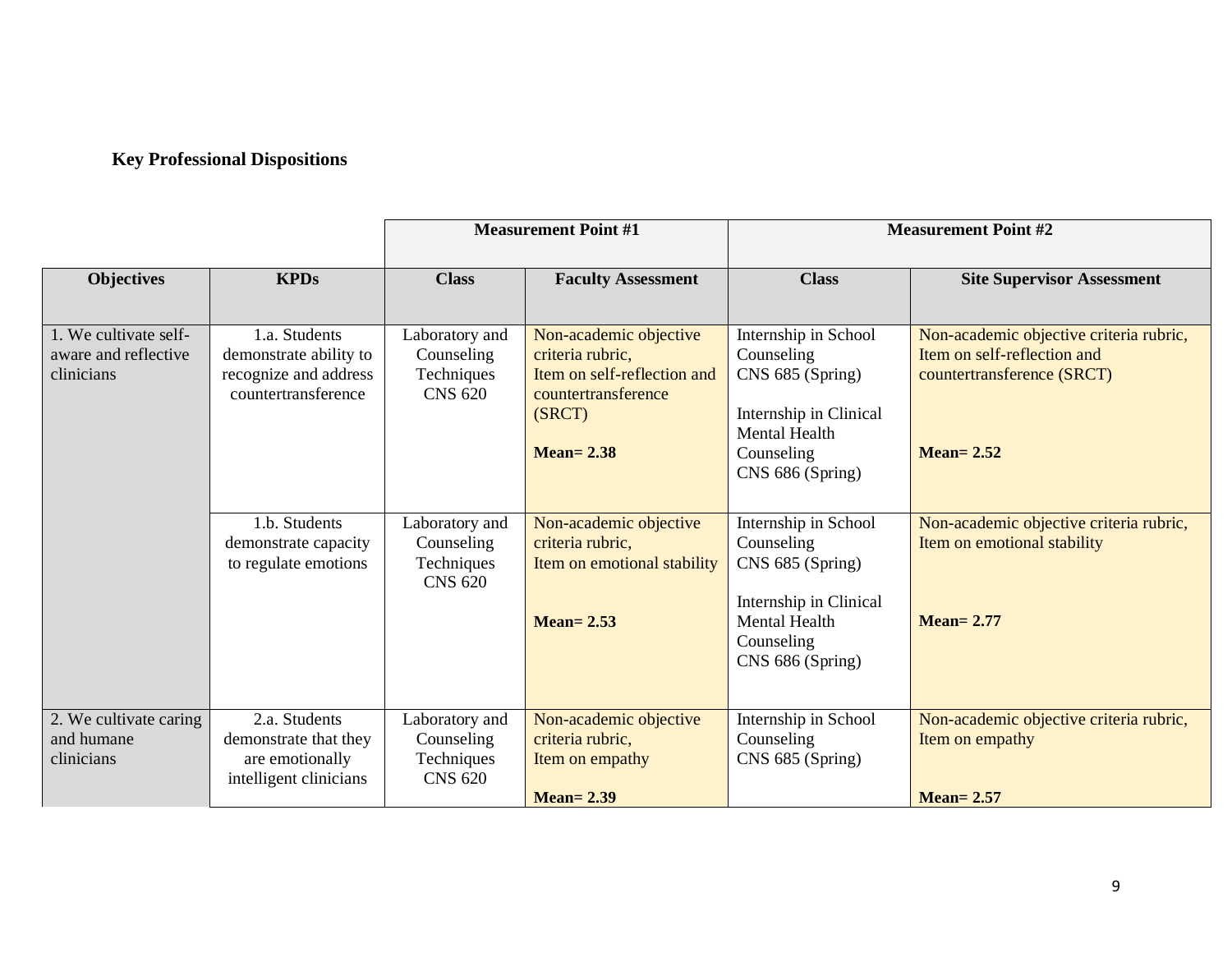|                                                                         | 2.b. Students<br>demonstrate<br>knowledge of<br>relationship between<br>emotion, thoughts, and<br>behavior | Laboratory and<br>Counseling<br>Techniques<br><b>CNS 620</b> | Non-academic objective<br>criteria rubric,<br>Item on insight<br><b>Mean= 2.44</b>                                  | Internship in Clinical<br><b>Mental Health</b><br>Counseling<br>CNS 686 (Spring)<br>Internship in School<br>Counseling<br>CNS 685 (Spring)<br>Internship in Clinical<br><b>Mental Health</b> | Non-academic objective criteria rubric,<br>Item on insight<br>$Mean = 2.61$                                         |
|-------------------------------------------------------------------------|------------------------------------------------------------------------------------------------------------|--------------------------------------------------------------|---------------------------------------------------------------------------------------------------------------------|----------------------------------------------------------------------------------------------------------------------------------------------------------------------------------------------|---------------------------------------------------------------------------------------------------------------------|
|                                                                         |                                                                                                            |                                                              |                                                                                                                     | Counseling<br>CNS 686 (Spring)                                                                                                                                                               |                                                                                                                     |
| 3. We cultivate<br>dedicated members of<br>the counseling<br>profession | 3.a. Students<br>demonstrate<br>intentional use of<br>supervision and<br>consultation                      | Laboratory and<br>Counseling<br>Techniques<br><b>CNS 620</b> | Non-academic objective<br>criteria rubric,<br>Item on ability to integrate<br>supervisory feedback<br>$Mean = 2.56$ | Internship in School<br>Counseling<br>CNS 685 (Spring)<br>Internship in Clinical<br><b>Mental Health</b><br>Counseling<br>CNS 686 (Spring)                                                   | Non-academic objective criteria rubric,<br>Item on ability to integrate supervisory<br>feedback<br><b>Mean=2.71</b> |
|                                                                         | 3.b. Students<br>demonstrate<br>professionalism                                                            | Laboratory and<br>Counseling<br>Techniques<br><b>CNS 620</b> | Non-academic objective<br>criteria rubric,<br>Item on professional<br>commitment<br>$Mean = 2.61$                   | Internship in School<br>Counseling<br>CNS 685 (Spring)<br>Internship in Clinical<br><b>Mental Health</b><br>Counseling<br>CNS 686 (Spring)                                                   | Non-academic objective criteria rubric,<br>Item on professional commitment<br>$Mean = 2.83$                         |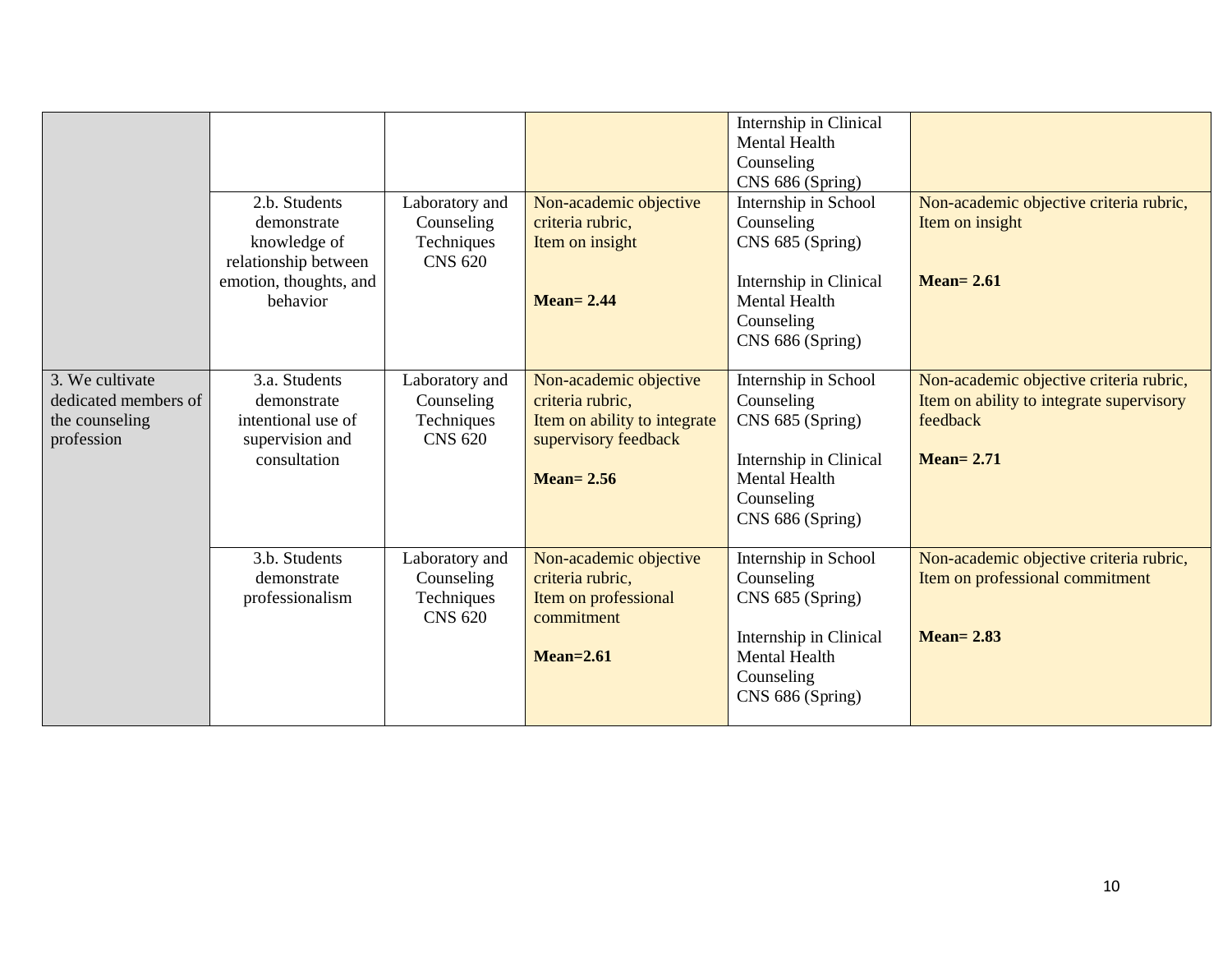#### **Summary of Data**

- **1. Key Findings**
	- a. Assessment of Meeting Program Objectives:
		- i. Program Objective 1. 'We train counselors to provide equitable services to a diverse society across the lifespan.' The program meets their 84% benchmark across all the core curriculum knowledge and practice measures of Key Professional Indicators for this objective.
		- ii. Program Objective 2. 'We train counselors to provide ethical services across a variety of modalities.' The program meets their 84% benchmark across all the core curriculum knowledge and practice measures of Key Professional Indicators for this objective.
		- iii. CMHC Specialization Objective. 'To educate clinical mental health counseling students who meet all the Ohio standards for licensure as professional counselors (PCs) and professional clinical counselors (PCCs).' The program meets their 84% benchmark across all the core curriculum knowledge and practice measures of Key Professional Indicators for this objective.
		- iv. SC Specialization Objective. 'To educate clinical mental health counseling students who meet all the Ohio standards for licensure as school counselors.' The program meets their 84% benchmark across all the core curriculum knowledge measure but does not meet the practice measure of Key Professional Indicators for this objective.
	- b. The majority of graduates are employed in positions that utilize their counseling license or have pursued doctoral education.
	- c. The program meets the satisfactory benchmark across the majority (75%) of Key Professional Dispositions. Three KPD areas saw a decrease since the 2020 report to levels below the 84% benchmark. The three KPD areas that were below a satisfactory benchmark occurred within the gatekeeping course in the program. This finding indicates that there is a greater proportion of students in the core gatekeeping course (CNS 620, Laboratory in Counseling Skills) who have decreased performance in these three Key Professional Dispositions.

### **2. Key Program Strengths**

- a. Improvement in attainment of satisfactory benchmark for the 'Knowledge' KPI for the School Counseling program specialization.
- b. High NCE passage rates.
- c. High graduate employment rates.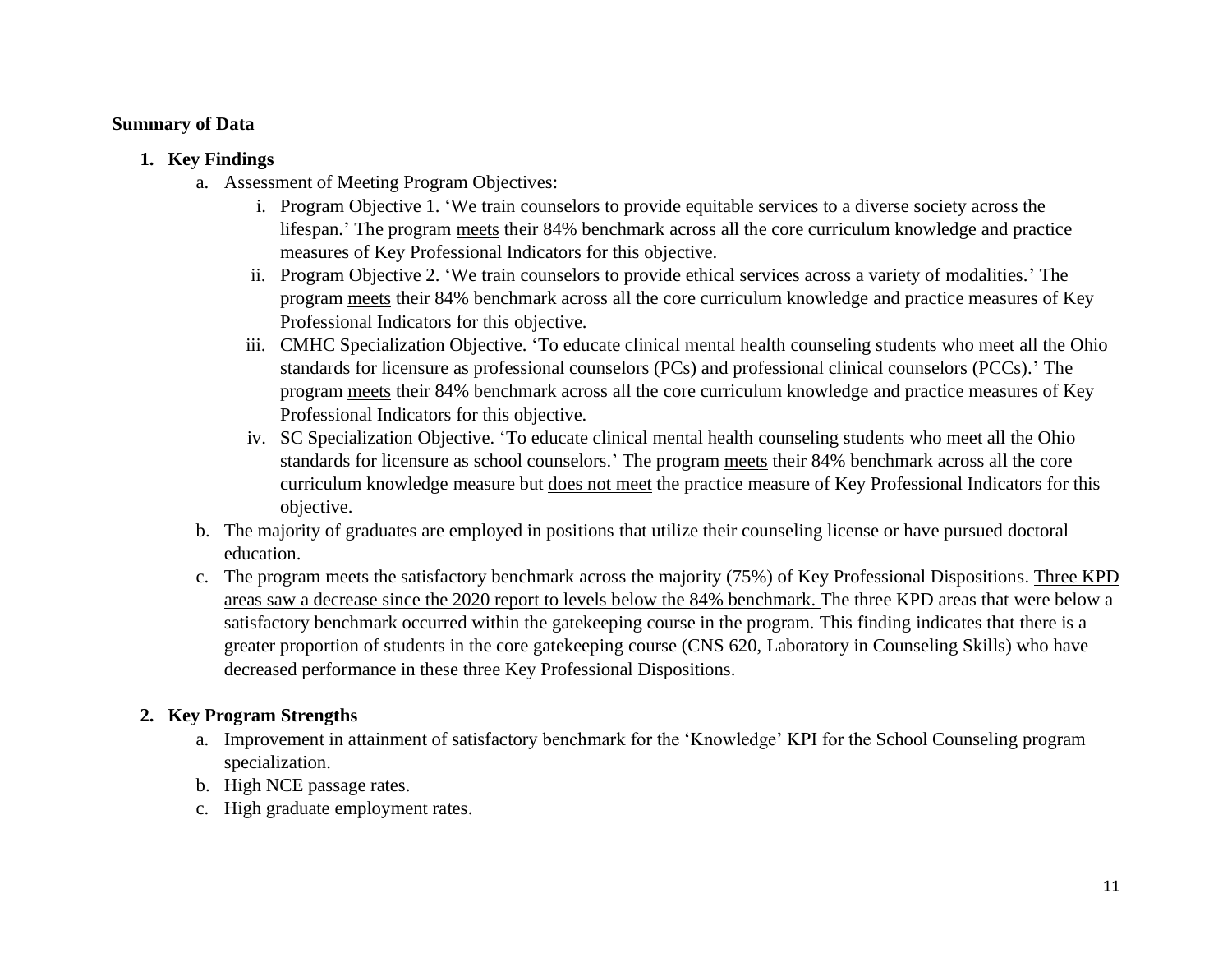- d. Student perceptions of dedicated faculty.
- e. School counseling alumni report knowledge and skill readiness to implement ASCA National Model.
- f. Perceptions that program curriculum produces students/alumni who are well-rounded, strong in their foundational skills in building helping relationships, and are good supervisees.
- g. Students and alumni viewed as professional, prepared, and knowledgeable of diversity by employers and supervisors
- h. Majority of program benchmarks related to KPI and KPD are met for core curriculum.
- i. Improvement in area of growth from 2020 report: Alumni no longer voice concerns about feeling underprepared for the job search process and knowledge of the job market.

### **3. Key Program Areas of Growth**

- a. Supervisor and employer perception of lower levels of knowledge related to career development in application to their clients/students, group counseling skills, and knowledge of testing and assessment.
- b. Students report desire for more school counseling specific coursework as well more curriculum specific to working with children and adolescents.
- c. Students report inconsistency in professor/teaching quality and advising quality.
- d. Students report desire for increased program gatekeeping.
- e. Did not meet 84% benchmark for School Counseling specialization Objective 1.a. practice (adequate progression through discipline specific knowledge) KPI (i.e., OAE 040 pass rate).
- f. Did not meet 84% benchmark for program benchmarks for three Key Professional Dispositions at the initial timepoint for data collection (i.e., 1.a., 2.a., and 2.b.; self-reflection and countertransference, empathy, and insight, respectively)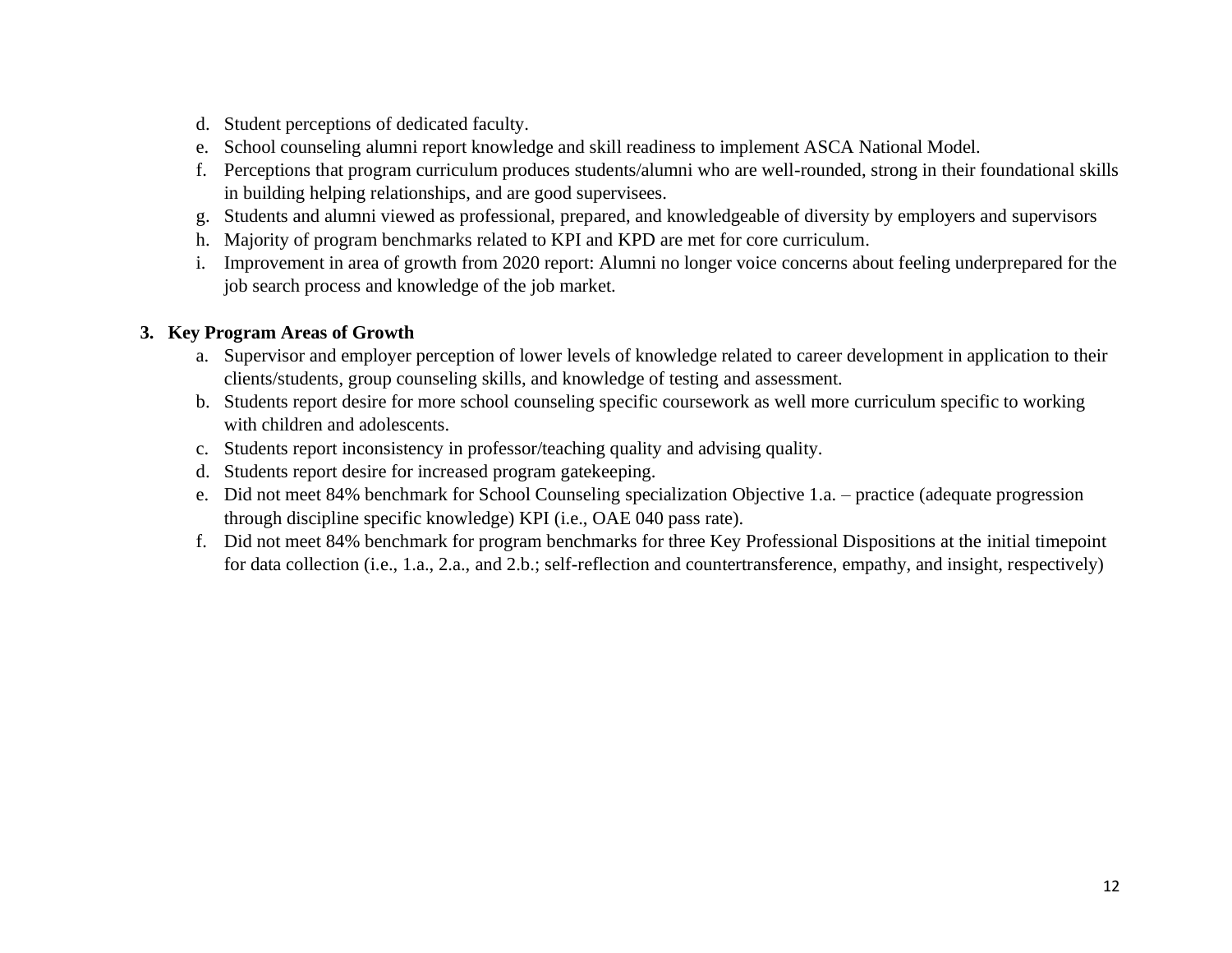# **Section 2: Subsequent Program Modifications**

Subsequent program modifications made due to aforementioned data:

- a. Supervisor and employer perception of lower levels of knowledge related to career development in application to their clients/students, group counseling skills, and knowledge of testing and assessment.
	- a. CNS 505 was approved to become a three-credit course to increase content.
	- b. Faculty will continue to improve 700-level assessment courses such as improving student access to testing/assessment examples and increasing inclusion of relevant-assessment based on feedback from site supervisors.
	- c. Attempts will be made to have CNS 623 taught by a core faculty member.
	- d. CNS 524 will be evaluated regarding the following: allow more time for practice/application within course, reconsider assignments, integrate school counseling specific activities.
	- e. Faculty will consider including discussion of career assessments into CNS 703.
- b. Students report desire for more school counseling specific coursework as well more curriculum specific to working with children and adolescents.
	- a. Faculty will evaluate coursework for School Counseling tracks for 48 to 60 hour to integrate in order to integrate School Counseling content and OAE-40 domains and competencies.
- c. Students report inconsistency in professor/teaching quality and advising quality.
	- a. Department Chair will individually follow-up with faculty when specific teaching and advising concerns are known.
- d. Students report desire for increased program gatekeeping.
	- a. Faculty will continue to advocate for increased rigor in admissions processes.
- e. Did not meet 84% benchmark for School Counseling specialization Objective 1.a. practice (adequate progression through discipline specific knowledge) KPI (i.e., OAE 040 pass rate).
	- a. Faculty will evaluate coursework for School Counseling tracks for 48 to 60 hour to integrate in order to integrate School Counseling content and OAE-40 domains and competencies.
- f. Did not meet 84% benchmark for program benchmarks for three Key Professional Dispositions at the initial timepoint for data collection (i.e., 1.a., 2.a., and 2.b.; self-reflection and countertransference, empathy, and insight, respectively)
	- a. Faculty will continue to advocate for increased rigor in admissions processes.